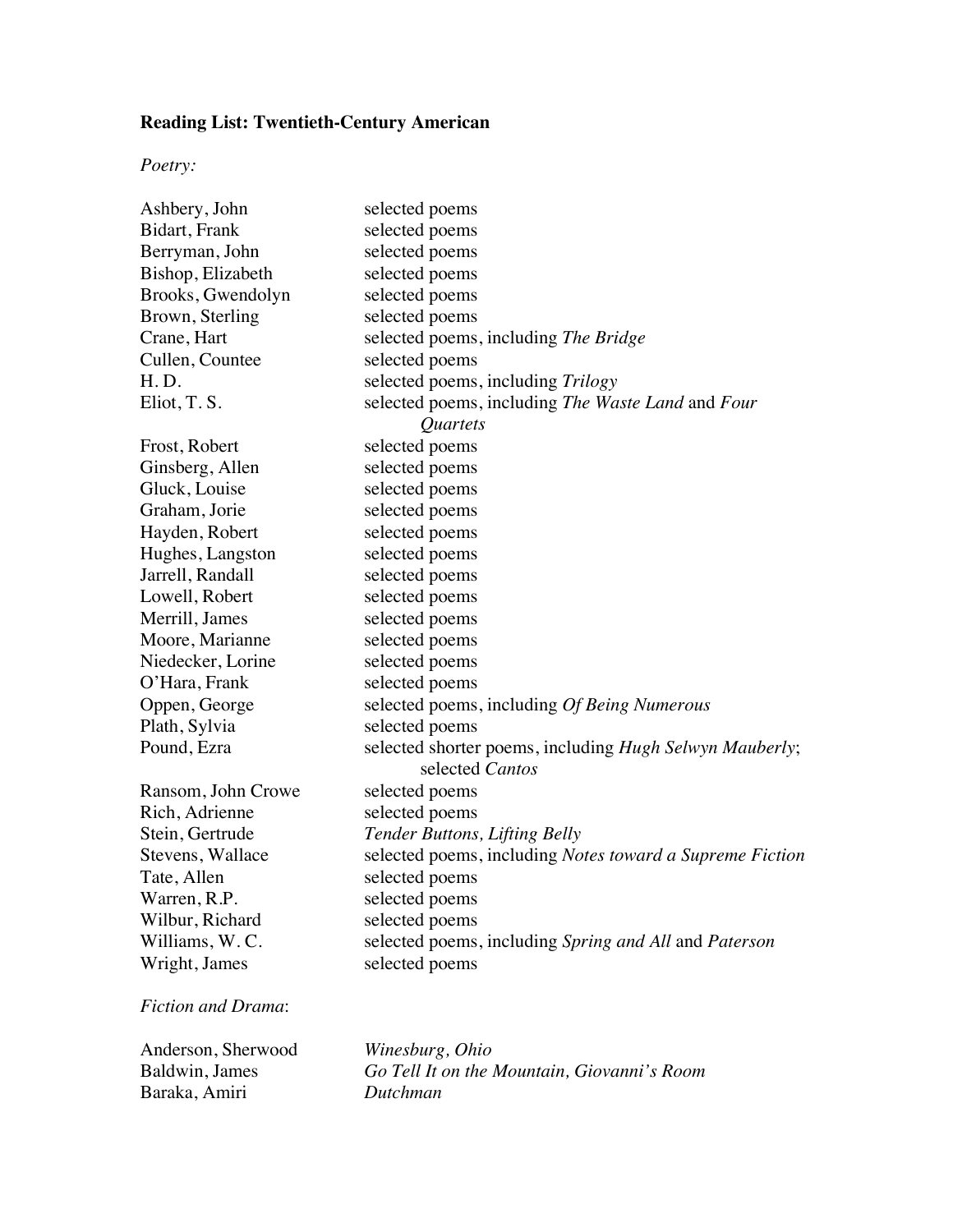| Barnes, Djuna             | Nightwood                                               |
|---------------------------|---------------------------------------------------------|
| Barth, John               | Lost in the Funhouse                                    |
| Bellow, Saul              | Herzog                                                  |
| Cather, Willa             | My Antonia or The Professor's House                     |
| Chestnut, Charles         | The Conjure Woman or The Marrow of Tradition            |
| Chopin, Kate              | The Awakening                                           |
| Crane, Stephen            | Maggie, The Red Badge of Courage                        |
| Delillo, Don              | <b>White Noise</b>                                      |
| Dos Passos, John          | The $42nd$ Parallel                                     |
| Dreiser, Theodore         | Sister Carrie                                           |
| Eliot, T. S.              | Murder in the Cathedral, The Family Reunion             |
| Ellison, Ralph            | <i>Invisible Man</i>                                    |
| Faulkner, William         | The Sound and the Fury, Light in August,                |
|                           | Absalom, Absalom!                                       |
| Fitzgerald, F. Scott      | The Great Gatsby, Tender is the Night, selected stories |
| Gass, William             | In the Heart of the Heart of the Country                |
| Gilman, Charlotte Perkins | The Yellow Wallpaper                                    |
| Hawkes, John              | <b>Second Skin</b>                                      |
| Hemingway, Ernest         | The Sun Also Rises, For Whom the Bell Tolls,            |
|                           | selected stories                                        |
| Hurston, Zora Neale       | Their Eyes were Watching God                            |
| James, Henry              | Portrait of a Lady, The Ambassadors, selected stories   |
| Jewett, Sarah Orne        | The Country of the Pointed Firs                         |
| Kushner, Tony             | Angels in America, Parts 1 and 2                        |
| Jones, Gayl               | Corregidora                                             |
| Larson, Nella             | Passing                                                 |
| Mailer, Norman            | Armies of the Night                                     |
| McCarthy, Cormac          | <b>Blood Meridian</b>                                   |
| Morrison, Toni            | The Bluest Eye, Beloved                                 |
| Nabokov, Vladimir         | Lolita, Pale Fire                                       |
| Norris, Frank             | <i>McTeague</i>                                         |
| O'Neill, Eugene           | Long Day's Journey into Night                           |
| Pynchon, Thomas           | The Crying of Lot 49                                    |
| Spiegelman, Art           | <b>Maus</b>                                             |
| Stein, Gertrude           | <b>Three Lives</b>                                      |
| Steinbeck, John           | The Grapes of Wrath                                     |
| Toomer, Jean              | Cane                                                    |
| Wharton, Edith            | The House of Mirth, The Age of Innocence                |
| Williams, Tennessee       | Streetcar Named Desire, The Glass Menagerie             |
| Wright, Richard           | <b>Native Son</b>                                       |

*Nonfictional Prose:*

| Adams, Henry     | <i>The Education</i>                     |
|------------------|------------------------------------------|
| Anzaldúa, Gloria | Borderlands/La Frontera: The New Mestiza |